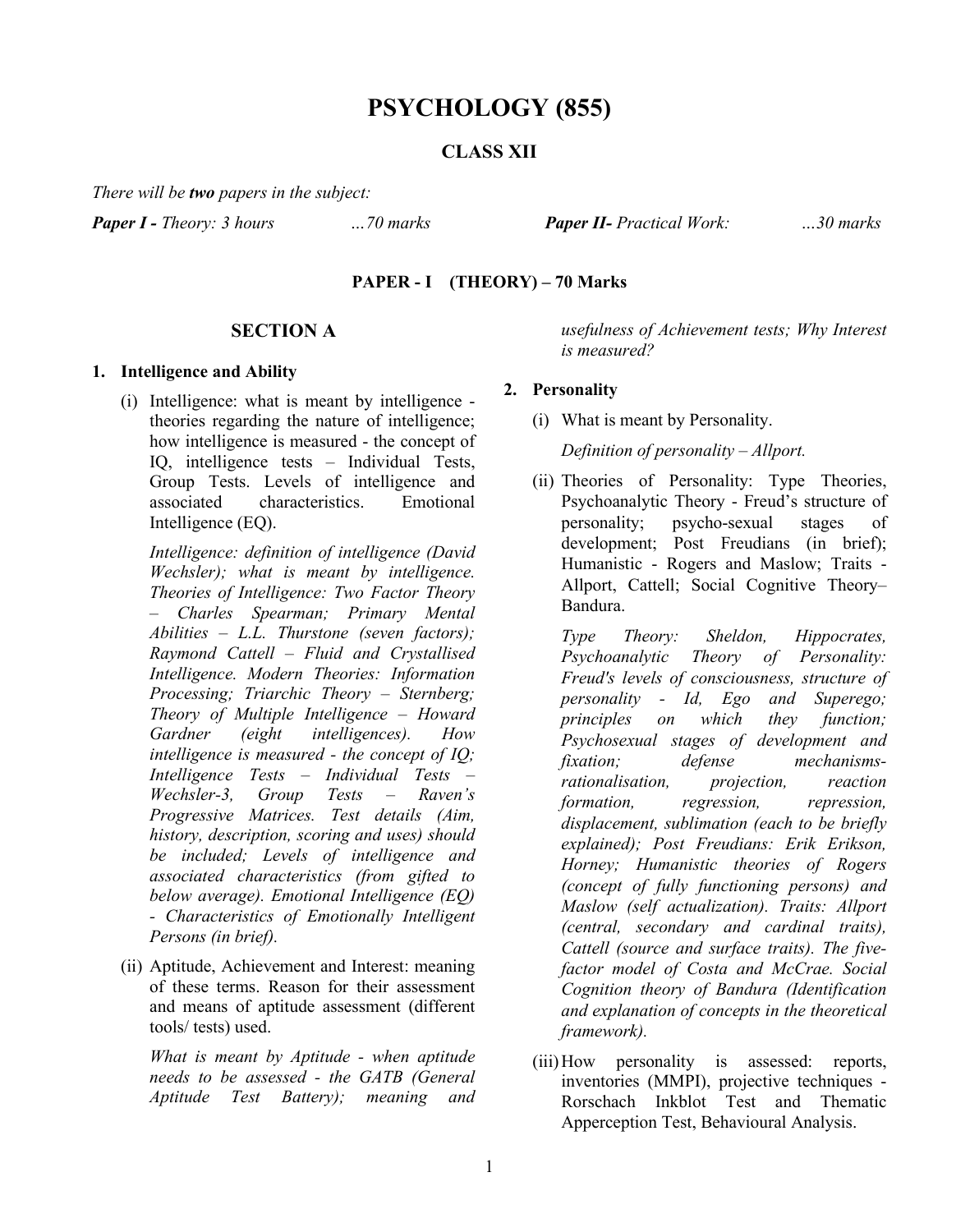*The use of Self Reports - inventories/ questionnaires in assessing Personality - an understanding of the MMPI (Minnesota Multiphasic Personality Inventory); what is meant by Projective Techniques - how the Rorschach Inkblot and TAT (Thematic Apperception Test) are used (Test details should include procedure, scoring and results).*

*Behavioural Analysis: Interview, Observation, Nomination, Behavioural ratings, Situational tests (in brief).*

### **SECTION B**

### **3. Lifespan Development**

(i) Meaning of Development, growth and maturation.

*Why is the study of lifespan development important? Context of development – Bronfenbrenner's Ecological System Theory.*

(ii) Infancy - motor, cognitive development, socio-emotional development.

*Motor Development – definition of motor milestone, reflexes- rooting, moro, grasping, babinski; cognitive development – Piaget's Sensory Motor Stage; socio-emotional development – attachment (definition). Mary Ainsworth's & Lamb's strange situation test (four patterns of attachment).*

(iii)Childhood - motor, cognitive development and moral development.

*Motor development- gross motor and fine motor skills (definitions only); cognitive development – Piaget's Theory (Preoperational and Concrete). Moral development – Kohlberg's perspective Experiment on Moral Dilemma – preconventional, conventional and post conventional morality.*

(iv) Adolescence - physical changes, cognitive development ; some major concerns.

*Physical changes at puberty (in brief); Cognitive development – Piaget's Formal Operational Stage; Some major concerns – substance abuse (drugs and alcohol) – meaning of substance abuse and symptoms of* *drug abuse and alcoholism; eating disorders - bulimia, anorexia (meaning and symptoms).*

### **4. Stress and Stress Management**

(i) Meaning of stress - its basic nature.

*Strain and Eustress; Stress as a process stressors (negative and positive events); the stages of GAS or the General Adaptation Syndrome (Selye's model). Cognitive appraisal of stress – primary and secondary.*

(ii) Common causes of stress.

*External/situational: major life events, minor hassles of everyday life, work-related causes, the physical environment.*

*Internal/dispositional: Personality variablestraits and types.* 

(iii) Effects of stress on health.

*Upsets the internal mechanism and balance immune system affected, hypertension, heart problems, ulcers, diabetes, asthma (each effect to be briefly explained). Burnout- work related burnout.*

(iv) Stress management - effective strategies of handling stress.

*Effective strategies - relaxation training and yoga.*

*Promoting positive health and well-being: Exercise, Diet, Self-Care, Life Skills, Assertiveness, Rational thinking, improving relationships, overcoming unhelpful habits, Social support, Stress Resistant Personality, Positive thinking and positive attitude.*

# **5. Psychological Disorders and Psychotherapy**

(i) Meaning of "Abnormal behaviour" biological, psychological and socio - cultural perspectives. Principles of classification of psychological disorders with reference to DSM IV.

*Common features of abnormal behaviourdeviance, distress, dysfunction, danger.*

*Different views of "abnormal" behaviour - the statistical stand - the biological/medical approach - the psychodynamic perspective the sociocultural dimension; why classification of disorders is necessary - an*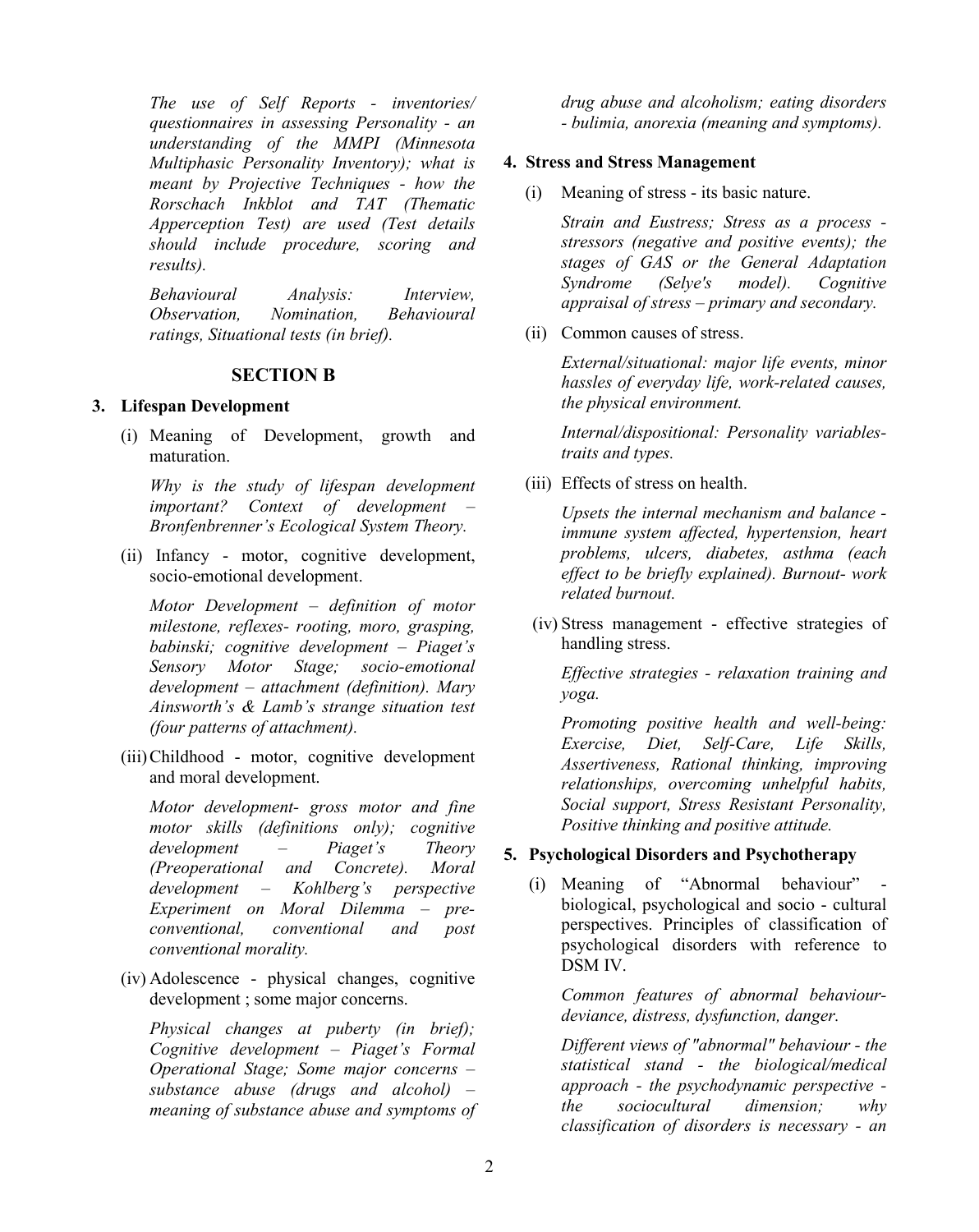*understanding of the Diagnostic and Statistical Manual of Mental Disorders – IV (brief explanation of each Axis).*

(ii) Characteristics of some psychological, behavioural and developmental disorders: Anxiety - generalised, phobic, obsessivecompulsive; Mood - bi-polar, depression (causes and symptoms of all).

*What is meant by anxiety - different forms of anxiety disorders: generalised, phobias, obsession -compulsive disorders; Mood disorders- characteristics of severe depression, manic-depressive or bipolar disorder (causes and symptoms).*

 *Behavioural and Developmental Disorders-Attention Deficit Hyperactive Disorder (ADHD), Autism (definition and symptoms only).*

(iii) Schizophrenia – meaning and characteristics.

*Basic nature of Schizophrenia: symptomspositive and negative.*

(iv) Psychotherapy - Psychoanalysis; Clientcentred; Behavioural, Psychosocial Rehabilitation.

*What is meant by Psychotherapy - central features of psychodynamic therapies - free transference and counter transference association, dream analysis, resistance (explain briefly); the principles on which client centred therapy has been developed. Behavioural therapies based on classical conditioning (flooding and systematic desensitisation) and operant conditioning (shaping and token economy) and modelling (explain briefly). Cognitive Therapy- A. Ellis' Rational Emotive Therapy (explain briefly); Psychosocial Rehabilitation (explain briefly).*

#### **6. Social Thought and Social Behaviour**

(i) Social Perception - attribution or the process through which people try to understand the reasons for others' behaviour.

*Attribution- definition, biases in forming judgments. Explain with examples each of the following biases - fundamental attribution error or correspondence bias, self-serving* *bias, the false consensus effect, automatic vigilance.*

(ii) Social Influence- how people try to change others' behaviour; social norms; conformity and obedience - factors affecting them.

*Meaning and characteristics of a group; types of groups- formal and informal, primary and secondary and in-group and outgroup. Meaning of social norms - why people conform to social norms; factors affecting Conformity and Obedience. Asch's study on conformity; why and when people obey others - Milgram's experiment.*

# **7. Attitudes**

(i) Meaning of "Attitude" - how attitudes are formed and changed.

*What are attitudes - the components of attitude; the process of forming attitudes how attitudes change: persuasion- definition and methods to change attitude and cognitive dissonance- definition and any three ways to reduce cognitive dissonance.*

(ii) Prejudice – meaning of "prejudice" and discrimination; the origins of prejudice; how to combat prejudice.

*An understanding of the meaning of prejudice and how it works in the form of discrimination - causes of prejudice: social learning, realistic competition, social categorization and stereotyping; ways in which prejudice can be resisted.* 

#### **PAPER II (PRACTICAL WORK) – 30 Marks**

Candidates will be expected to have completed **two** studies from those given below. Assessment will be based on a written report which should cover –

- (I) Aim
- (II) Basic concept: Definition of concepts used and related theory. Identification of variables – independent and dependent.
- (III) Method (i) Sample of the Study
	- (ii) Procedure followed (datacollection, nature of raw data)
	- (iii) Statistical Treatment of Data
	- (iv) Results & Discussion